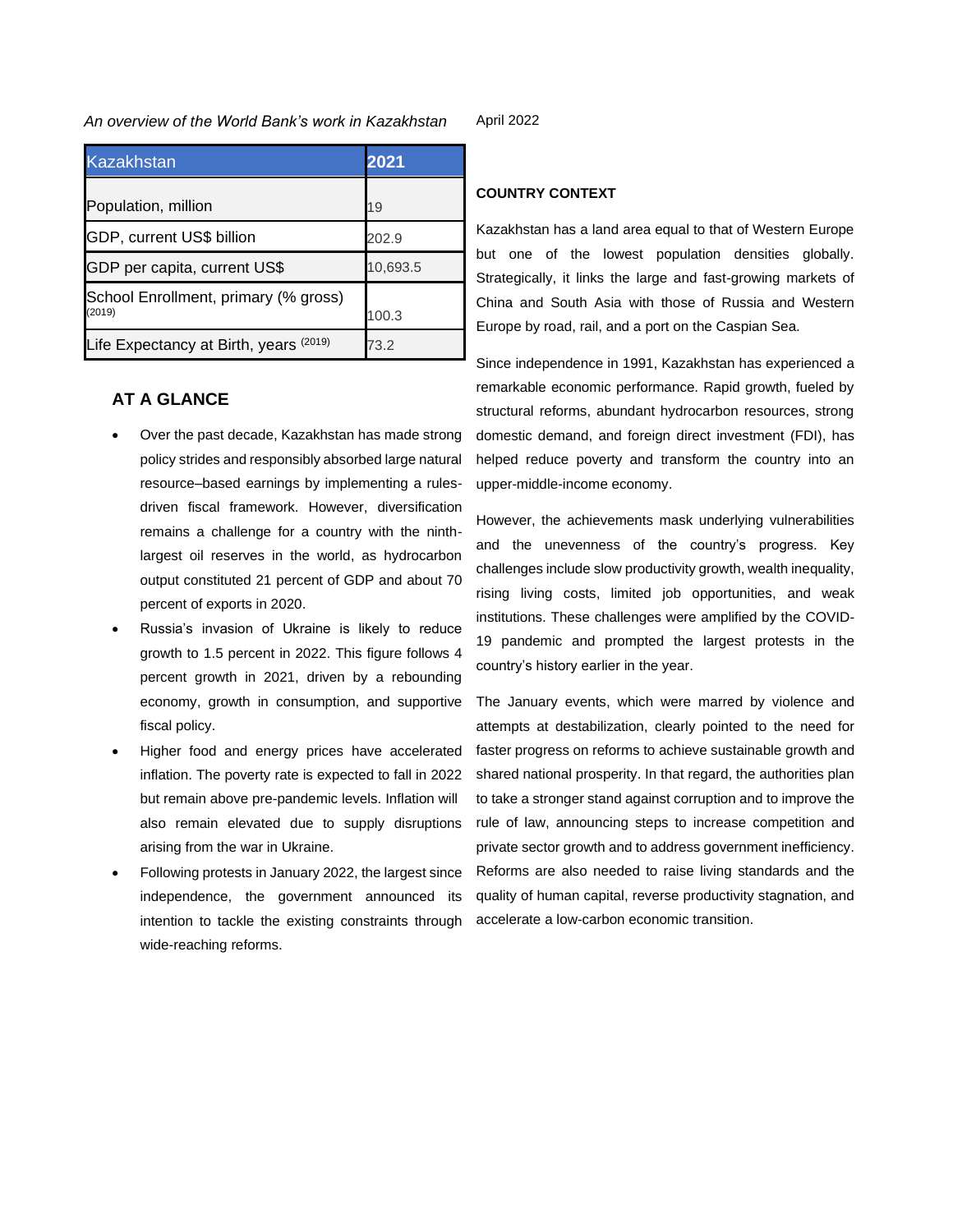# **THE WORLD BANK AND KAZAKHSTAN**

#### **The Country Partnership Framework for 2020–25**

#### **World Bank Portfolio**

- No. of Projects: 11
- Lending: US\$4.37 billion
- IBRD: 11 loans
- Trust Funds: 3 grants

The partnership between Kazakhstan and the World Bank Group (WBG) is outlined in the [Country Partnership](https://www.worldbank.org/en/country/kazakhstan/publication/cpf-2020-2025) 

[Framework](https://www.worldbank.org/en/country/kazakhstan/publication/cpf-2020-2025) (CPF), developed in consultation with counterparts and civil society to guide a new investment program and quality technical assistance to the Government for 2020–25.

The CPF is fully aligned with the Government's reform program and [Kazakhstan's 2050 development strategy](https://kazakhstan2050.com/) to accelerate the country's transformation into a modern society with a knowledge-based, diversified, and private sector–driven economy.

The CPF focuses on the following priority areas:

- **Promoting inclusive growth** by strengthening the environment for private sector development, promoting the market-led transformation of the agriculture sector, and bolstering the connectivity infrastructure
- **Strengthening human capital** by closing the gap along regional and rural-urban divides in the delivery of education, health, and social protection services
- **Securing sustainable, resilient, and low-carbon growth** by managing natural capital, including land and water resources, promoting less energy intensity, and strengthening institutions and service delivery

Underlying these focus areas is the cross-cutting theme of **more effective governance and strengthened market and social institutions.**

## **Key Engagement**

Since 2003, the World Bank has significantly extended its Advisory Services and Analytics (ASA) provided under the Joint Economic Reform Program (JERP). Over the years, the program has proven to be an innovative solution, with a clientdriven knowledge agenda and Bank-selected work, bringing in and building up international experience.

The JERP is structured around the Government's strategic priorities and focuses on development gaps in growth, governance, and the public service delivery agenda. The program is designed to ensure strong government ownership while enhancing the Bank's contribution to the country's development in a way that goes beyond funding.

The areas of focus and scope of the economic research program are determined by the Government in consultation with the World Bank.

The high-level brainstorming sessions, co-chaired by the prime minister, have become a highlight of the JERP. Since 2003, over 20 brainstorming sessions have provided direct input into the Government's ambitious reform agenda. These forums make use of the Bank's technical expertise and international experience to build capacity in reform formulation and implementation. The notable comparative advantages that the Bank brings to the JERP include the ability to draw on a global network to find best practice examples and an outside neutrality that is critical to proposing changes and navigating political land mines.

The 2020–23 JERP Technical Cooperation Agreement (TCA) with the Government was signed in early January 2020. The Annual Program for FY22 was signed in June 2021 for roughly US\$1.4 million. The current JERP program is focused on, inter alia, support for: the development of the new Agglomeration Law; capacity building in economic modeling for policy analysis; the increased capacity of the Economic Research Institute; and the development of a new Investment Policy Concept.

Key ASA activities in FY22 include: the Kazakhstan Public Finance Review FY21–23, a Kazakhstan mining sector diagnostic, Equitable Human Capital Development, the Country Economic Memorandum (CEM), and the Climate Change and Development Report.

Both the ASA and Reimbursable Advisory Service (RAS)/JERP programs follow filters that are similar to the lending program in terms of selectivity and priorities, which continue to be highly relevant in the context of a new post-COVID normal.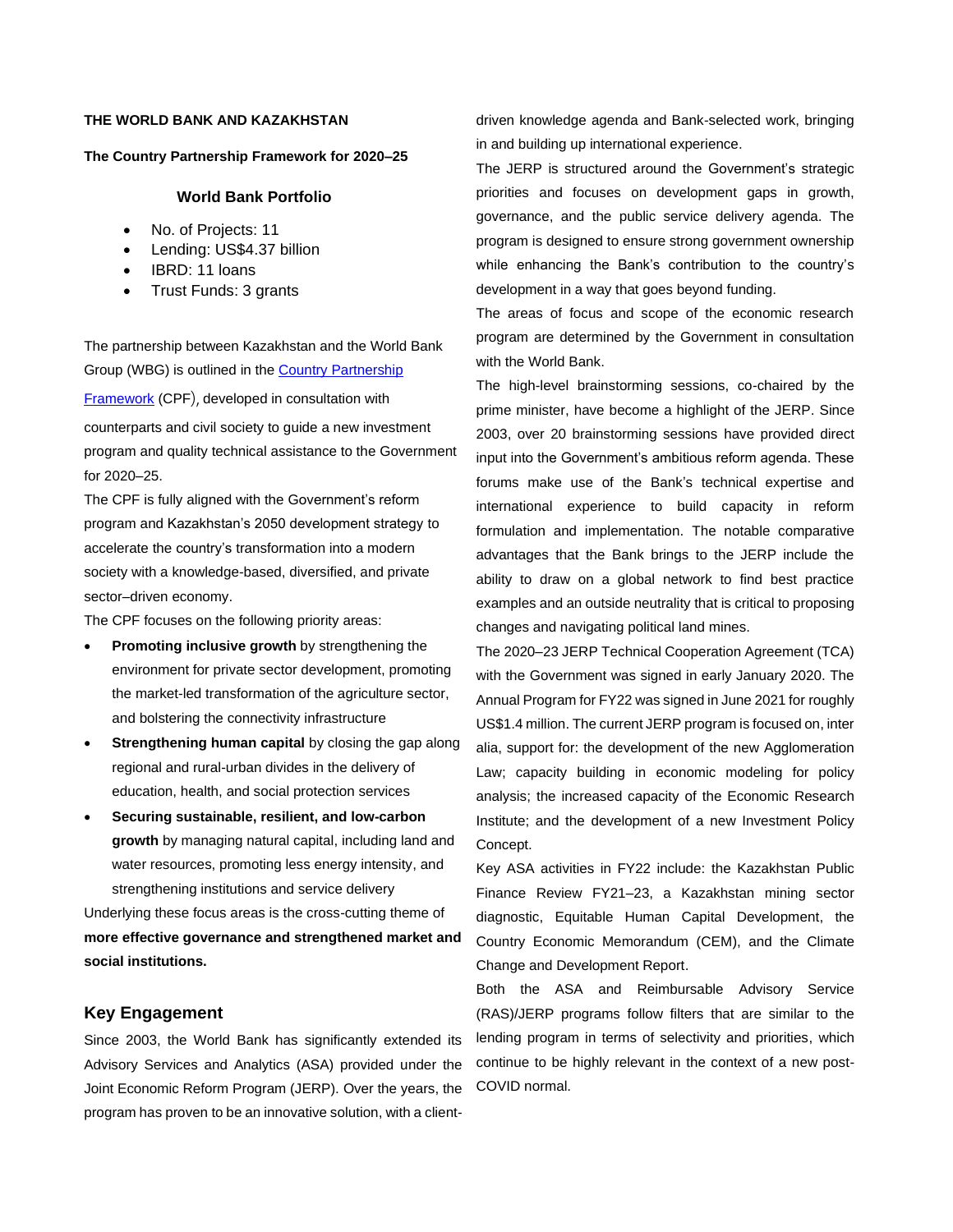### **Recent Economic Developments**

Economic activity returned to pre-pandemic levels in 2021. Despite an increase in COVID-19 containment measures during the first half of 2021, robust activity in the second half supported real GDP growth of 4 percent for the year.

Growth was driven by continued fiscal expansion, strong consumer credit growth, and reduced COVID-19 restrictions. Due to a strong recovery in household consumption, retail trade rose by 6.5 percent and retail loans, including mortgages, by 40 percent in 2021. After contracting by 3.4 percent in 2020, total capital investment rose modestly by 2.6 percent, driven by solid growth in housing construction. Reopening the economy has increased activity in face-to-face services and manufacturing industries mainly aimed at the domestic market.

A sharp increase in global oil prices substantially improved Kazakhstan's trade balance and reduced the current account deficit to 3 percent of GDP in 2021 (from 3.8 percent in 2020). FDI inflows and higher foreign borrowing by state enterprises financed this deficit.

With heightened uncertainty following the January events and the recent plunge of the ruble, the tenge has depreciated by about 17 percent against the U.S. dollar. To reduce the tenge's volatility, the Central Bank scaled up foreign exchange interventions and increased its policy rate by 2.25 percentage points to 13.5 percent in March 2022. Foreign exchange reserves, however, remain comfortable at US\$33.5 billion.

Fiscal policy in 2021 remained accommodative to the impact of COVID-19 on the economy. Budgetary support measures continued for the households and businesses facing hardship, while public investment priorities shifted from a pandemic response to recovery. Higher oil revenues helped reduce the budget deficit to 3 percent of GDP from 4 percent in 2020. The public debt-to-GDP ratio remained broadly unchanged at 24.5 percent of GDP. At 8.7 percent year-on-year in February 2022, inflation remained above the Central Bank target of 4– 6 percent. Food and energy prices were the main drivers. The Government established price caps on certain food and fuel products and utility tariffs in response to January's mass protests.

As loan guarantees and forbearance measures continued to support households and businesses affected by the pandemic, the share of nonperforming loans in the banking system decreased to 3.3 percent in 2021 from 6.9 percent in 2020. However, vulnerabilities could emerge from the large financial outflows, sustained supply chain disruptions, and risks of secondary sanctions effects, given Kazakhstan's significant trade, investment, and people linkages with Russia.

The employment rate has reverted to pre-pandemic levels, and real wages increased by 5.7 percent annually in the third quarter of 2021. The poverty rate is estimated to have decreased to 12.4 percent in 2021 due to the broader economic recovery.

# **Economic Outlook**

Spillovers from Russia's economic collapse will disrupt Kazakhstan's supply chains and dent its growth prospects. Real GDP growth is expected to slow to 1.5–2.0 percent in 2022. Kazakhstan also relies on Russia for 40 percent of its imports. Trade disruptions, lower business confidence, and increased currency volatility will also lower growth, as will the storm damage in March to Kazakhstan's main oil pipeline (to Russia's Black Sea), through which about 80 percent of Kazakhstan's oil is exported. Based on current repair time frames (up to a month), oil export volumes could fall by about 5–6 percent in 2022.

Further exchange rate depreciation, rising food prices, and wage increases will keep inflation high in 2022. Monetary policy is expected to remain tight in response. Fiscal policy will continue to accommodate public spending to improve household welfare and sustain the business environment. Measures include increased social assistance, rental subsidies, and compensation for businesses affected by the January protests.

A small current account balance is projected in 2022, supported by higher oil prices and lower demand for imports. The national poverty rate is projected to fall to 12.0 percent by end-2022, though this may change if inflation is higher and growth slips further.

The projections bear significant downside risks: spillovers from sanctions that further weaken trade flows and investor